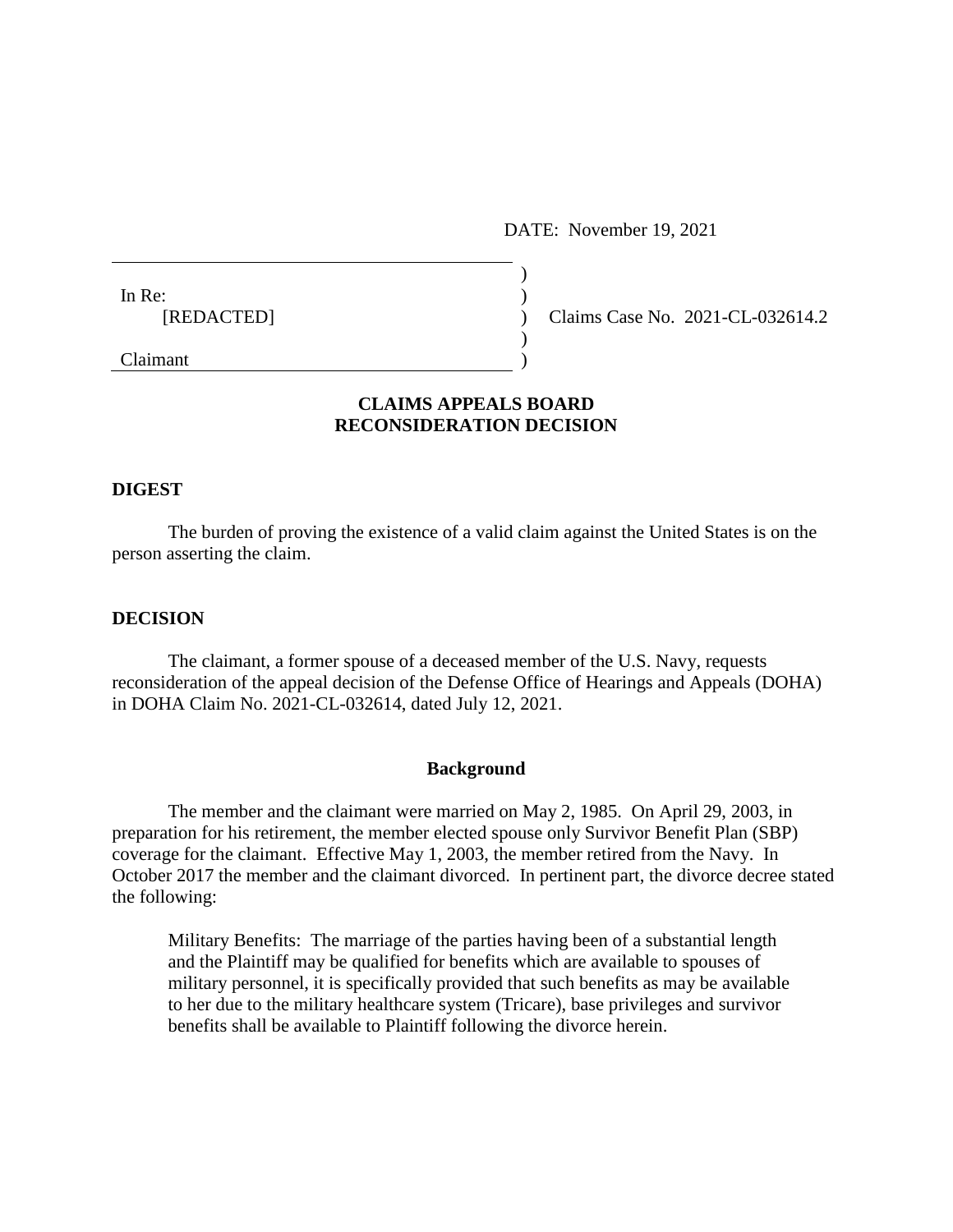The record reflects that the member remarried after his divorce from the claimant. On October 10, 2018, the member completed a DD Form 2894, *Designation of Beneficiary Information*, designating his spouse as his 100% beneficiary for any arrears of retired pay (AOP) due upon his death. On September 24, 2019, the member passed away. The claimant subsequently claimed the SBP annuity as the member's former spouse. The Defense Finance and Accounting Service (DFAS) denied her claim on the basis that the member elected spouse SBP coverage when he retired, and since she was his former spouse, she was not entitled to the SBP annuity.

The claimant appealed DFAS's denial of her claim. The claimant stated that she and the member were married for over 30 years; he intended her to be his SBP beneficiary as stated in the divorce decree; he never made any changes to his SBP election after their divorce; and his Retiree Account Statement (RAS) reflected her as his spouse SBP beneficiary. The claimant stated that neither she nor the member were aware of the requirement to change her SBP beneficiary status from spouse to former spouse within one year of the divorce. DFAS upheld its denial of the claim in its administrative report, and the claimant then submitted a timely rebuttal to DFAS dated December 12, 2020. In her rebuttal, the claimant included signed affidavits from relatives reflecting that she was the member's intended beneficiary upon his death for the SBP.

In the DOHA appeal decision, the attorney examiner upheld DFAS's denial of the claim for the SBP annuity. He explained that an election for former spouse SBP coverage, whether voluntary, ordered, or deemed, had to have been received by DFAS within one year of the date of the divorce.

In her request for reconsideration through her U.S. Senator's Office, the claimant states that the member intended her to be his SBP beneficiary evidenced by the fact that he continued to pay SBP premiums for her coverage. The claimant states that DFAS and DOHA both ignored the fact that when the member updated his records upon divorce and remarriage, the personnel office did not verify the member's records. The claimant again refers to her previously provided witness statements reflecting that the member intended her to be covered as his SBP beneficiary upon his death.

#### **Discussion**

Claims against the government may be allowed only for expenses authorized by statute or regulation. Therefore, DOHA must render decisions based on applicable statutes, regulations and our prior administrative decisions.

The SBP, set out in 10 U.S.C. §§ 1447-1455, is an income maintenance program for the survivors of deceased members of the uniformed services. Spousal coverage ends upon divorce. If a member divorces and wishes to provide SBP coverage for the former spouse, the member must notify DFAS in writing of the divorce and the intention to provide coverage for the former spouse, even if the former spouse was the spouse beneficiary immediately prior to the divorce. Former spouse coverage must be established within one year from the date of the divorce. *See*